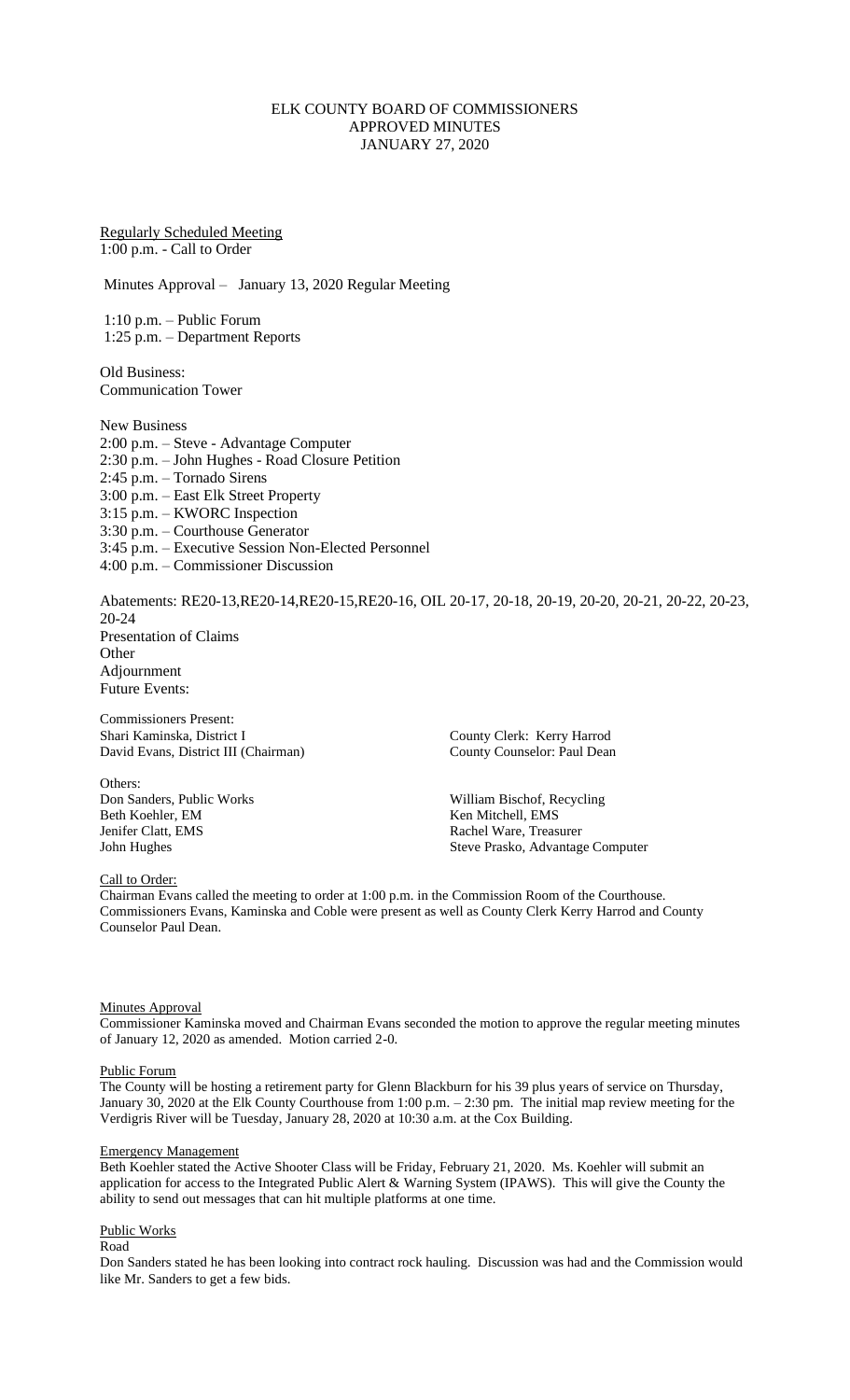There have been two employees that have received their Class A CDLs. Mr. Sanders presented the payroll changes. Commissioner Kaminska moved and Chairman Evans seconded the motion to increase the wages of Brent DeWitt and Jeremy Sutton each by \$1.00 an hour for acquiring their Class A CDLs. This would increase Brent Dewitt's hourly wage to \$13.70 and Jeremy Sutton's hourly wage to \$13.43. Motion carried 2-0.

Mr. Sanders stated he would like to purchase a 333G John Deere Track Loader with auger and post driver attachments. Commissioner Kaminska moved and Chairman Evans seconded the motion to purchase a 2019 John Deere 333G Skid Steer with a auger and post driver from Murphy Tractor & Equipment at a cost of \$81,000, \$40,000 of which will come out of the Road Special Equipment Fund and the remaining \$41,000 will be paid out of the 2020 Road & Bridge Fund. Motion carried 2-0.

Discussion was had regarding the chip seal roads in Grenola and Elk Falls. Mr. Sanders will be attending their next City Council meetings to discuss some of their road issues.

# Maintenance

Mr. Sanders stated there is some small waterline issues dealing with old plumbing at the Sheriff's Office. Recycling

There were 27 bales totaling 35,520lbs of cardboard sold last week.

### Communication Tower

Beth Koehler stated we are still waiting on the frequencies for the license. Mrs. Koehler said she has spoken to both Hall's Communications and Action regarding quotes for the radio reprogramming. The quotes are the same at \$85.00 an hour. Mrs. Koehler stated some departments will go with Hall's Communications and some will go with Action. Commissioner Kaminska moved and Chairman Evans seconded the motion to authorize the reprogramming of radios to include City Fire, Rural Fire, Sheriff, EMS, and EM at a rate of \$85.00 an hour plus mileage through either Action Communications or Hall's Communications. Motion carried 2-0.

### Advantage Computer

Steve Prasko with Advantage Computer was here to discuss IT issues the County has been experiencing. Discussion was had with the Commission and Department Heads regarding changes they would like to see in the service. Commissioner Kaminska moved and Chairman Evans seconded the motion to engage with Advantage Computer for the additional Manage Service Provider (MSP) at a cost of \$8,740.00 which will have an annual renewal fee of \$6,240.00. Motion carried 2-0. Chairman Evans moved and Commissioner Kaminska seconded the motion to renew the annual contract with Advantage Computer for the prepaid support contract in the amount of \$5,000.00. Motion carried 2-0.

## Road Closure Petition

John Hughes presented a petition to close Road 433. Discussion was had regarding the condition of the road and the lack of use of the road over the years. Commissioner Kaminska moved and Chairman Evans seconded the motion to publish a petition to vacate all that portion of Road 433 in the East ½ of Section 19, Township 28S, Range 13E for its entire length between Settler and Turkey Road and set the viewing for February 24, 2020 at 10:30 a.m. at the south end of the site. Motion carried 2-0. The hearing will be held Monday, February 24, 2020 at 1:00 p.m. in the Commissioner's Room of the Courthouse.

## Break 2:40 p.m.

Commissioner Kaminska moved and Chairman Evans seconded the motion to take a 5-minute break. Motion carried 2-0.

Back in session 2:45 p.m.

#### Tornado Sirens

Beth Koehler stated testing of the sirens will be done on the first Monday of each month. The January testing showed that the Elk Falls Siren did not work and the Moline Siren was having issues. The City of Moline asked Mrs. Koehler to contact Blue Valley Public Safety to assess their siren. Joe Mueller will relocate the antenna for the Elk Falls Siren as it appears that may be the issue.

#### East Elk Street Property

Commissioner Kaminska filled out the tax exemption paperwork on 809 E. Elk for the Appraiser's Office. Chairman Evans moved and Commissioner Kaminska seconded the motion to take sealed bids for the complete demolition of all structures at 809 E. Elk, Howard. The bids will be opened on Monday, February 24, 2020 at 1:10 p.m.at the Commission Meeting. Motion carried 2-0.

## KWORCC Inspection

Jes Phannenstiel with KWORCC conducted a loss prevention analysis of the County. Kerry Harrod presented the findings to the Commission to be signed and returned back to KWORCC.

#### Courthouse Generator

Don Sanders stated he will start working with contractors to install the generator. The electrical installation will be the biggest issue with the switch over to the Courthouse.

#### Executive Session 3:00 p.m.

Chairman Evans moved and Commissioner Kaminska seconded the motion to go into executive session for 10 minutes to discuss legal matters with Don Sanders and Paul Dean present. Motion carried 2-0.

Back in session 3:10 p.m. No action taken.